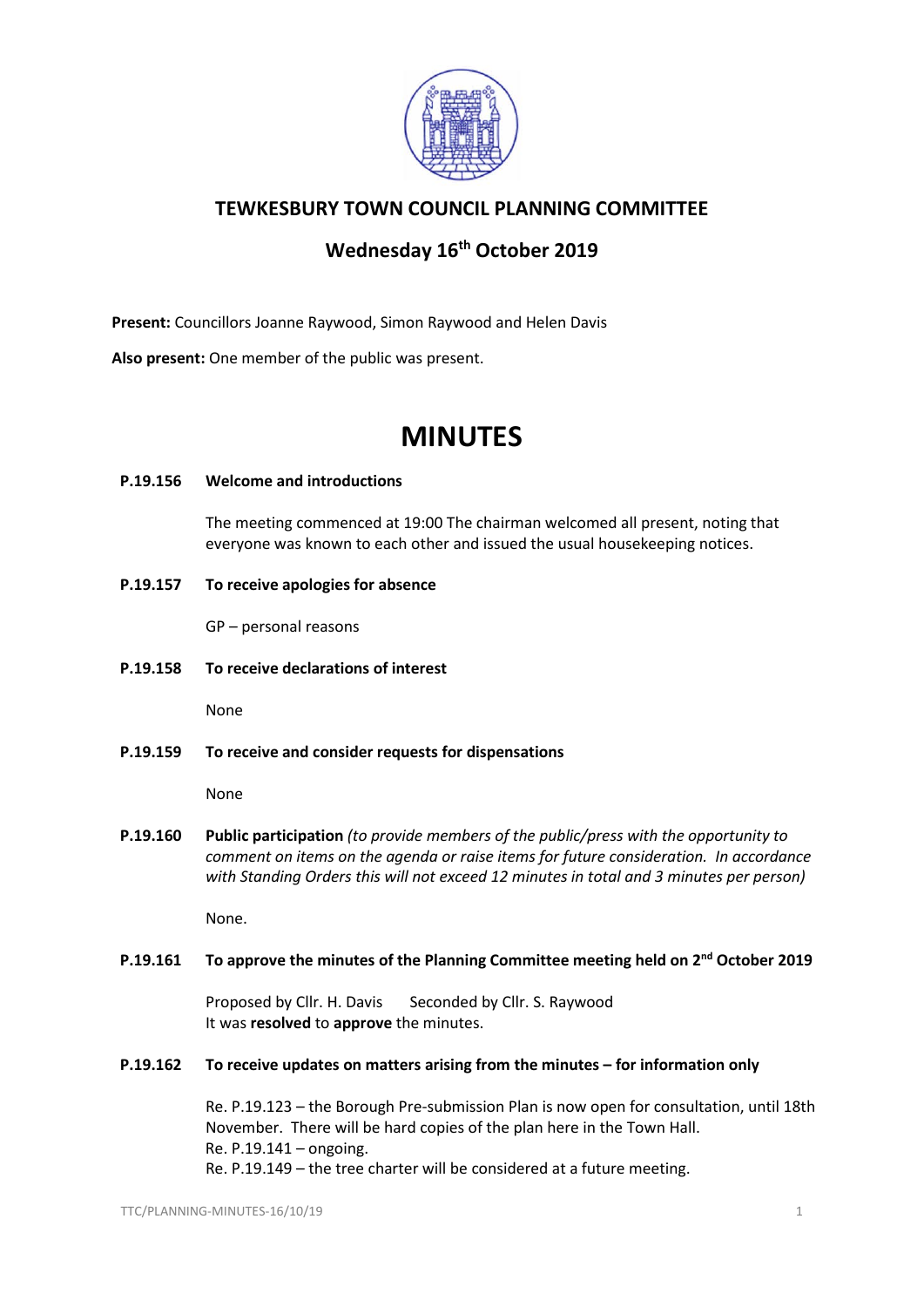

#### **P.19.163 To note correspondence**

Update on 3, Saffron Road – Cllr. S. Raywood, Debbie and Cllr. J. Raywood have met with the owners, who have expressed a wish to comply with the terms of the easement over their land. We have been invited to meet with them on site, on a date to be agreed.

# **P.19.164 [Erection of a two storey side and front extension, single storey rear extension and](https://publicaccess.tewkesbury.gov.uk/online-applications/applicationDetails.do?activeTab=summary&keyVal=PYDYOYQDGDT00&prevPage=inTray)  [front terrace.](https://publicaccess.tewkesbury.gov.uk/online-applications/applicationDetails.do?activeTab=summary&keyVal=PYDYOYQDGDT00&prevPage=inTray)**

Planning Application 51 Digby Drive Mitton Tewkesbury Gloucestershire GL20 8AL Ref. No: 19/00933/FUL

| Letter reference           | Date requested  | Expiry date     |
|----------------------------|-----------------|-----------------|
| DC/E07000083/PYDYP0QDGDT01 | Thu 26 Sep 2019 | Thu 17 Oct 2019 |
|                            |                 |                 |
| Observations:              |                 |                 |
|                            |                 |                 |
| No objection               |                 |                 |
|                            |                 |                 |

# **P.19.165 [Remove overhanging branches of willow tree to boundary line of 132 High Street.](https://publicaccess.tewkesbury.gov.uk/online-applications/applicationDetails.do?activeTab=summary&keyVal=PY2HVHQD0IA00&prevPage=inTray)** Planning Application

The Wheatsheaf 132 High Street Tewkesbury Gloucestershire GL20 5JR Ref. No: 19/00916/TCA

| Letter reference           | Date requested  | Expiry date     |
|----------------------------|-----------------|-----------------|
| DC/E07000083/PYHYHLQD08O01 | Fri 27 Sep 2019 | Fri 18 Oct 2019 |
|                            |                 |                 |
| Observations:              |                 |                 |
| No objection               |                 |                 |

#### **P.19.166 [Demolition of existing derelict outbuildings and demolition and re-building of existing](https://publicaccess.tewkesbury.gov.uk/online-applications/applicationDetails.do?activeTab=summary&keyVal=PY12W4QDGBC00&prevPage=inTray)  [boundary wall](https://publicaccess.tewkesbury.gov.uk/online-applications/applicationDetails.do?activeTab=summary&keyVal=PY12W4QDGBC00&prevPage=inTray)**

Planning Application 49 Barton Street Tewkesbury Gloucestershire GL20 5PU Ref. No: 19/00914/FUL

| Letter reference           | Date requested  | Expiry date     |
|----------------------------|-----------------|-----------------|
| DC/E07000083/PY12W5QDGBC14 | Thu 03 Oct 2019 | Thu 24 Oct 2019 |
|                            |                 |                 |
| Observations:              |                 |                 |
| No objection               |                 |                 |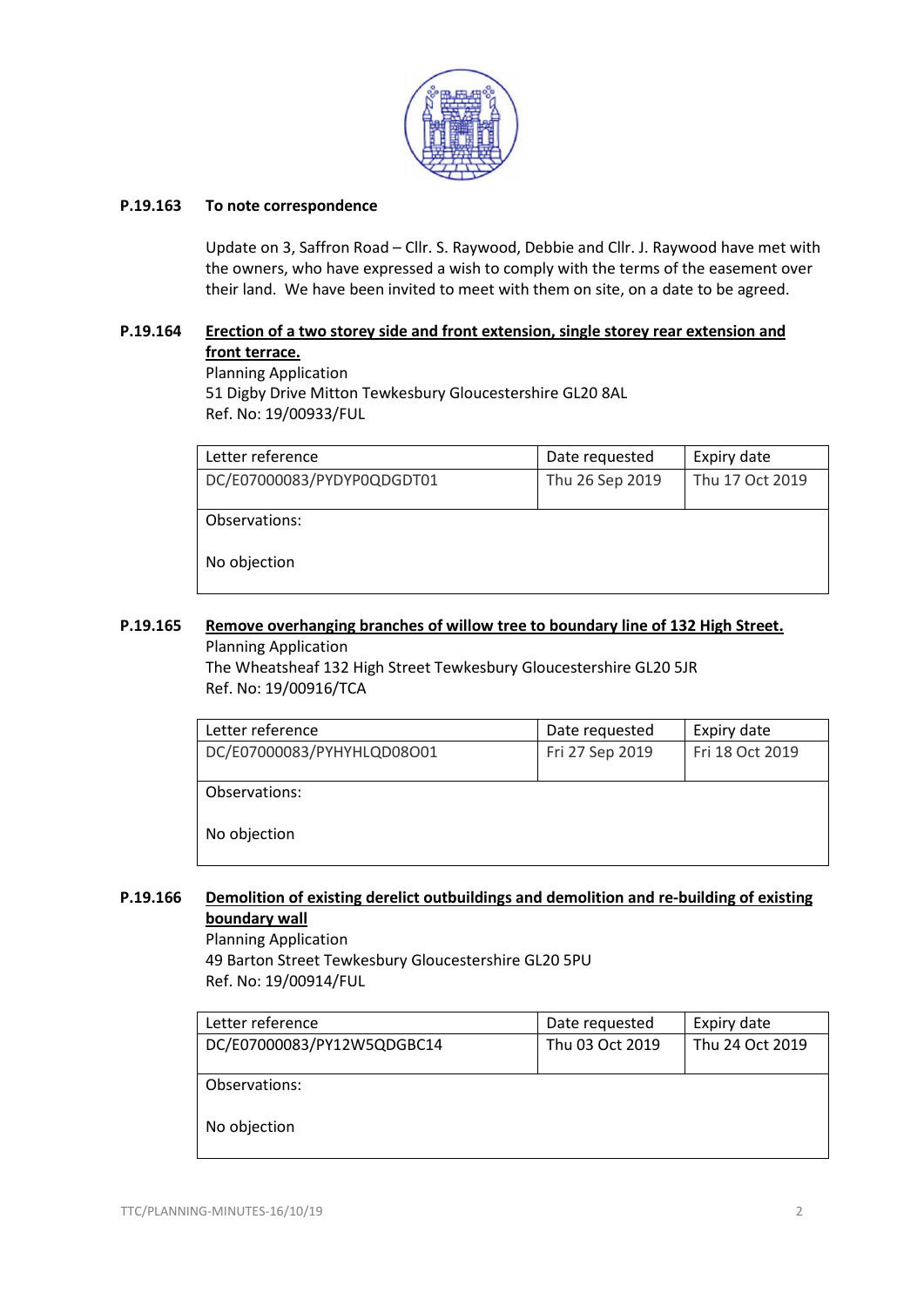

**P.19.167 [Erection of detached single storey outbuilding for use as public house staff facilities](https://publicaccess.tewkesbury.gov.uk/online-applications/applicationDetails.do?activeTab=summary&keyVal=PUDIQ1QDN5700&prevPage=inTray)  only, and internal [alterations to existing building to include the removal of existing](https://publicaccess.tewkesbury.gov.uk/online-applications/applicationDetails.do?activeTab=summary&keyVal=PUDIQ1QDN5700&prevPage=inTray)  [partitions](https://publicaccess.tewkesbury.gov.uk/online-applications/applicationDetails.do?activeTab=summary&keyVal=PUDIQ1QDN5700&prevPage=inTray)**

Planning Application

Royal Hop Pole Hotel Church Street Tewkesbury Gloucestershire Ref. No: 19/00698/LBC

| Letter reference           | Date requested  | Expiry date     |
|----------------------------|-----------------|-----------------|
| DC/E07000083/PYQUZJQD0IU00 | Thu 03 Oct 2019 | Thu 24 Oct 2019 |
| Observations:              |                 |                 |
|                            |                 |                 |
| No objection               |                 |                 |

**P.19.168 [Erection of detached single storey outbuilding for use as public house staff facilities](https://publicaccess.tewkesbury.gov.uk/online-applications/applicationDetails.do?activeTab=summary&keyVal=PUDIPZQDN5600&prevPage=inTray)  only, and internal [alterations to existing building to include the removal of existing](https://publicaccess.tewkesbury.gov.uk/online-applications/applicationDetails.do?activeTab=summary&keyVal=PUDIPZQDN5600&prevPage=inTray)  [partitions](https://publicaccess.tewkesbury.gov.uk/online-applications/applicationDetails.do?activeTab=summary&keyVal=PUDIPZQDN5600&prevPage=inTray)**

Planning Application Royal Hop Pole Hotel Church Street Tewkesbury Gloucestershire Ref. No: 19/00697/FUL

| Letter reference           | Date requested  | Expiry date     |
|----------------------------|-----------------|-----------------|
| DC/E07000083/PUOAIBQD0IU01 | Thu 03 Oct 2019 | Thu 24 Oct 2019 |
| Observations:              |                 |                 |
|                            |                 |                 |
| No objection               |                 |                 |
|                            |                 |                 |
|                            |                 |                 |
|                            |                 |                 |

**P.19.169 [Variation of condition \(C\) of planning application reference T.1465/B/1, to extend the](https://publicaccess.tewkesbury.gov.uk/online-applications/applicationDetails.do?activeTab=summary&keyVal=PSVNTBQDMR200&prevPage=inTray)  [hours of operation to: 07:30 to 18:00 Monday to Friday, 08:00 to 17:00 on Saturdays,](https://publicaccess.tewkesbury.gov.uk/online-applications/applicationDetails.do?activeTab=summary&keyVal=PSVNTBQDMR200&prevPage=inTray)  [10.00 to 16.00 on Sundays and 08:30 to 16:30 on Bank and Public Holidays](https://publicaccess.tewkesbury.gov.uk/online-applications/applicationDetails.do?activeTab=summary&keyVal=PSVNTBQDMR200&prevPage=inTray)** Planning Application

A T S Ltd Oldbury Road Tewkesbury Gloucestershire GL20 5LU Ref. No: 19/00593/FUL

| Letter reference           | Date requested  | Expiry date     |
|----------------------------|-----------------|-----------------|
| DC/E07000083/PZ1SEVQD0IU02 | Tue 08 Oct 2019 | Tue 29 Oct 2019 |
| Observations:              |                 |                 |

No objection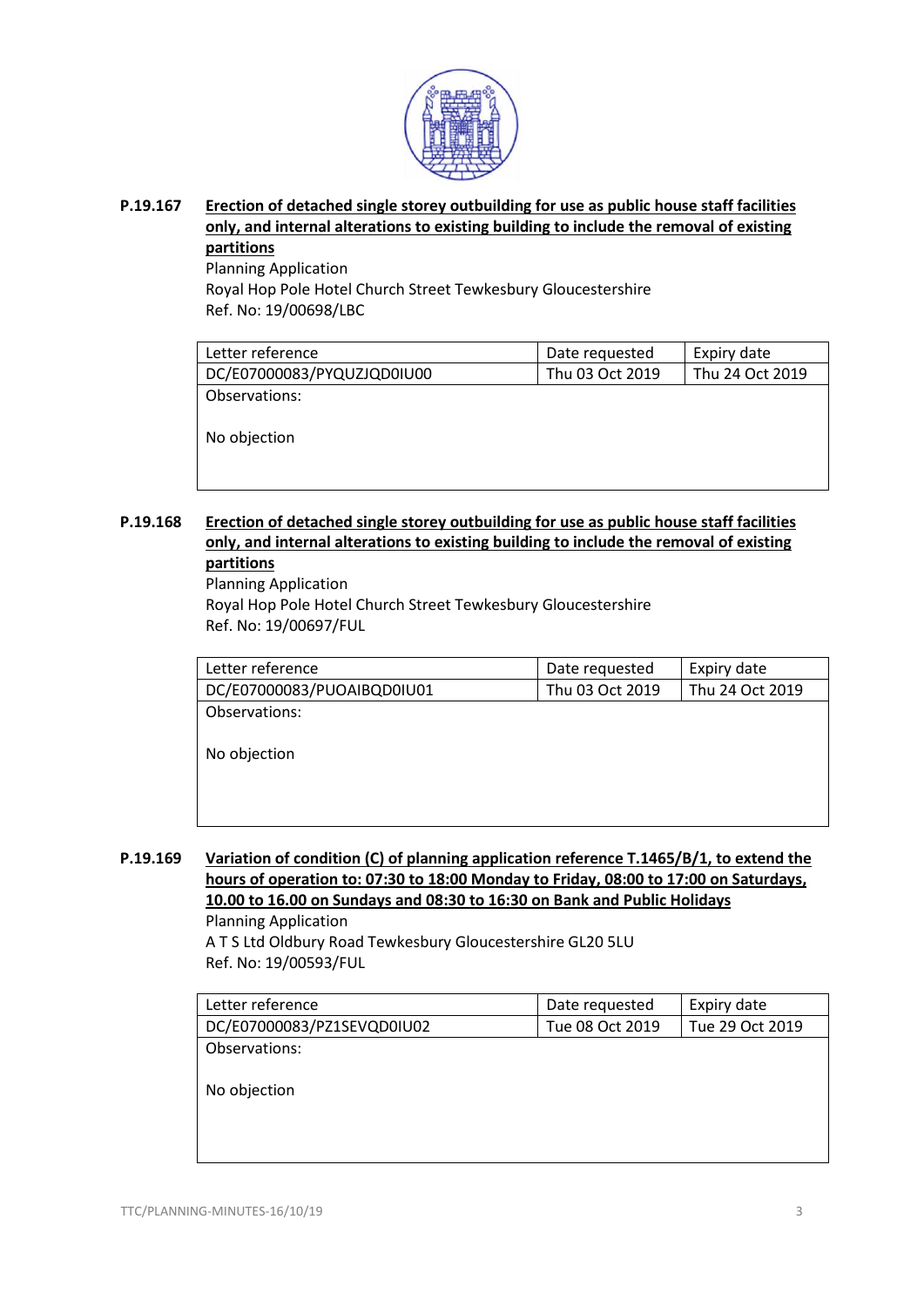

#### **P.19.170 Revised Notice - [Removal of 1 x Cherry Tree](https://publicaccess.tewkesbury.gov.uk/online-applications/applicationDetails.do?activeTab=summary&keyVal=PZ1VRBQD0IA00&prevPage=inTray)**

Planning Application

Abbey Cottage Stables 1 Gloucester Road Tewkesbury Gloucestershire GL20 5SS Ref. No: 19/00978/TCA

| Date requested  | Expiry date     |
|-----------------|-----------------|
| Tue 08 Oct 2019 | Tue 29 Oct 2019 |
|                 |                 |
|                 |                 |
|                 |                 |
|                 |                 |

#### **P.19.171 To note any additional information on the Planning Portal regarding applications to which this committee has already responded and agree further actions**

60, High Street – The Borough Officer has brought to JR's attention this application, which has been on the Planning Portal for some time but was not in our in-tray, although it should have been. It will have expired before the next meeting. Looking at the application informally, the committee sees no reason to object to it. **Action**: JR will inform the Borough officer of this view and consult the Town Clerk in respect of further actions required.

# **P.19.172 To note the decisions made in September, in respect of planning applications to Tewkesbury Borough Council**

Noted

# **P.19.173 To review the budget report of the Planning Committee from 1st July to 30th September 2019**

Reviewed. It is noted that the new accounting software presents the information in a more positive light than the old one did.

# **P.19.174 To discuss and agree on a draft committee budget for financial year 2020/21 and to consider the budget requirements for 2021/22 and 2022/23**

- In the light of the transfer of responsibility for Community Development Planning having passed to this committee from Environment and Amenities, there will have to be a cost centre for it from the next financial year onwards. It is proposed that £1,000 be made available in the new cost centre, for the year 2020-21.
- It is proposed to earmark the £2,000 for communication and display equipment from the year 2019-20 and to request a further £1,000 for that purpose for the